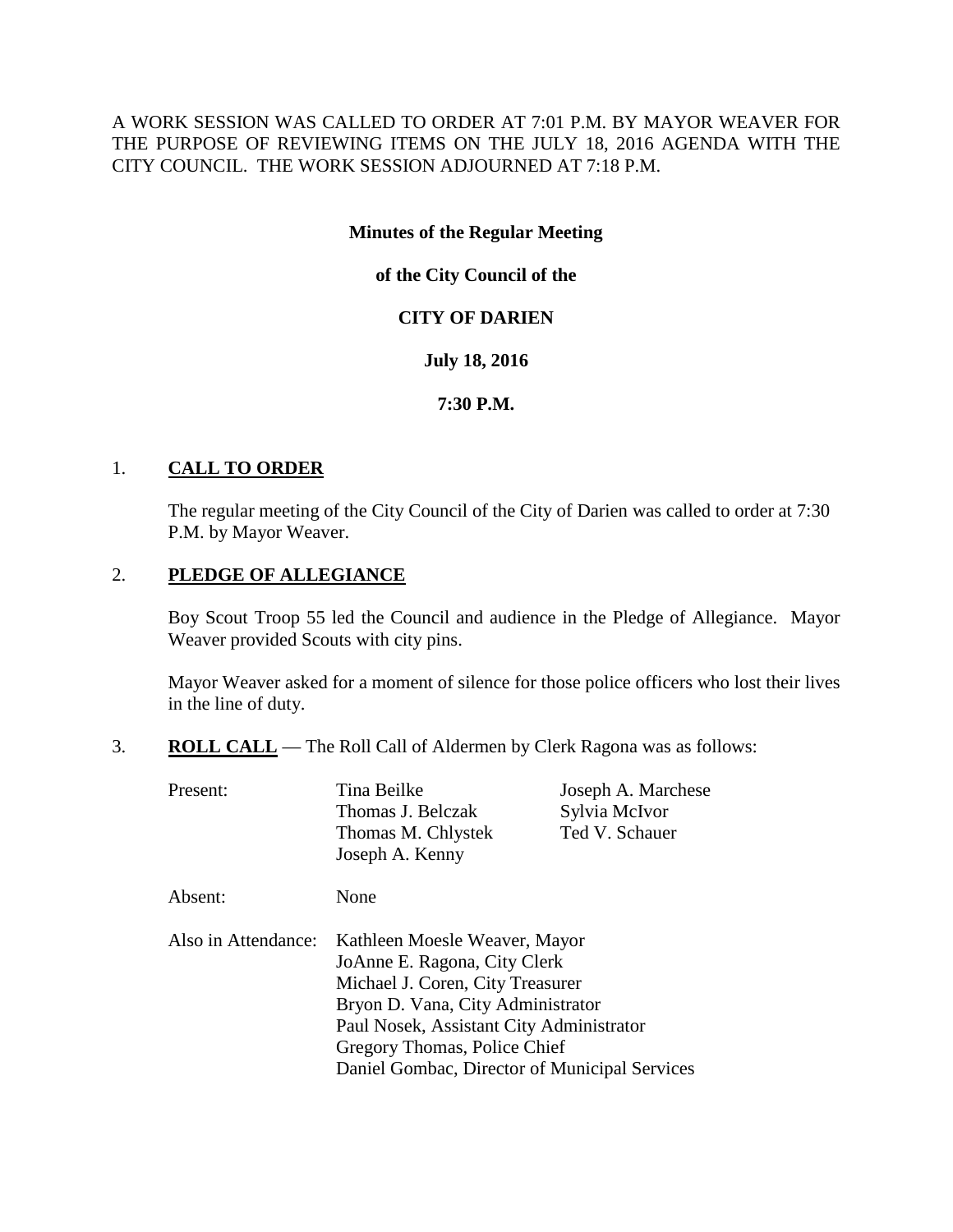#### **City Council Meeting July 18, 2016**

4. **DECLARATION OF A QUORUM** — There being seven aldermen present, Mayor Weaver declared a quorum.

#### 5. **QUESTIONS, COMMENTS AND ANNOUNCEMENTS – GENERAL**

Sam Musa, Brooster's Char-Broiled Chicken, shared his reasons for requesting a liquor license and video gaming at his establishment. After discussion Council agreed to send his request to the Municipal Services Committee for review.

## 6. **APPROVAL OF MINUTES –** June 20, 2016 City Council Meeting

It was moved by Alderman Schauer and seconded by Alderman Marchese to approve the minutes of the City Council Meeting of June 20, 2016.

| Roll Call: | Ayes:    | Beilke, Belczak, Chlystek, Marchese, McIvor,<br>Schauer        |
|------------|----------|----------------------------------------------------------------|
|            | Abstain: | Kenny                                                          |
|            | Nays:    | None                                                           |
|            | Absent:  | None                                                           |
|            |          | Results: Ayes 7 Nays 0, Absent 0<br><b>MOTION DULY CARRIED</b> |

### 7. **RECEIVING OF COMMUNICATIONS**

Alderman Kenny…

…received communication from James Holderman, Burr Ridge resident, advising the City of Darien that the Village of Burr Ridge passed a resolution for residents to opt-in or opt-out for ComEd smart meters.

…had a follow-up conversation with Judith LaRose, 7700 block of Stratford, regarding the smart meter program.

…had communication with Sam Musa, Brooster's Char-Broiled Chicken, regarding obtaining a liquor license and video gaming.

…received communication from John Dietrich, 7218 Bayberry, regarding the boat on his driveway.

Alderman Beilke received communication from resident, 100 block of Janet, regarding the Sunrise Ditch Project and restoration of damage from the project.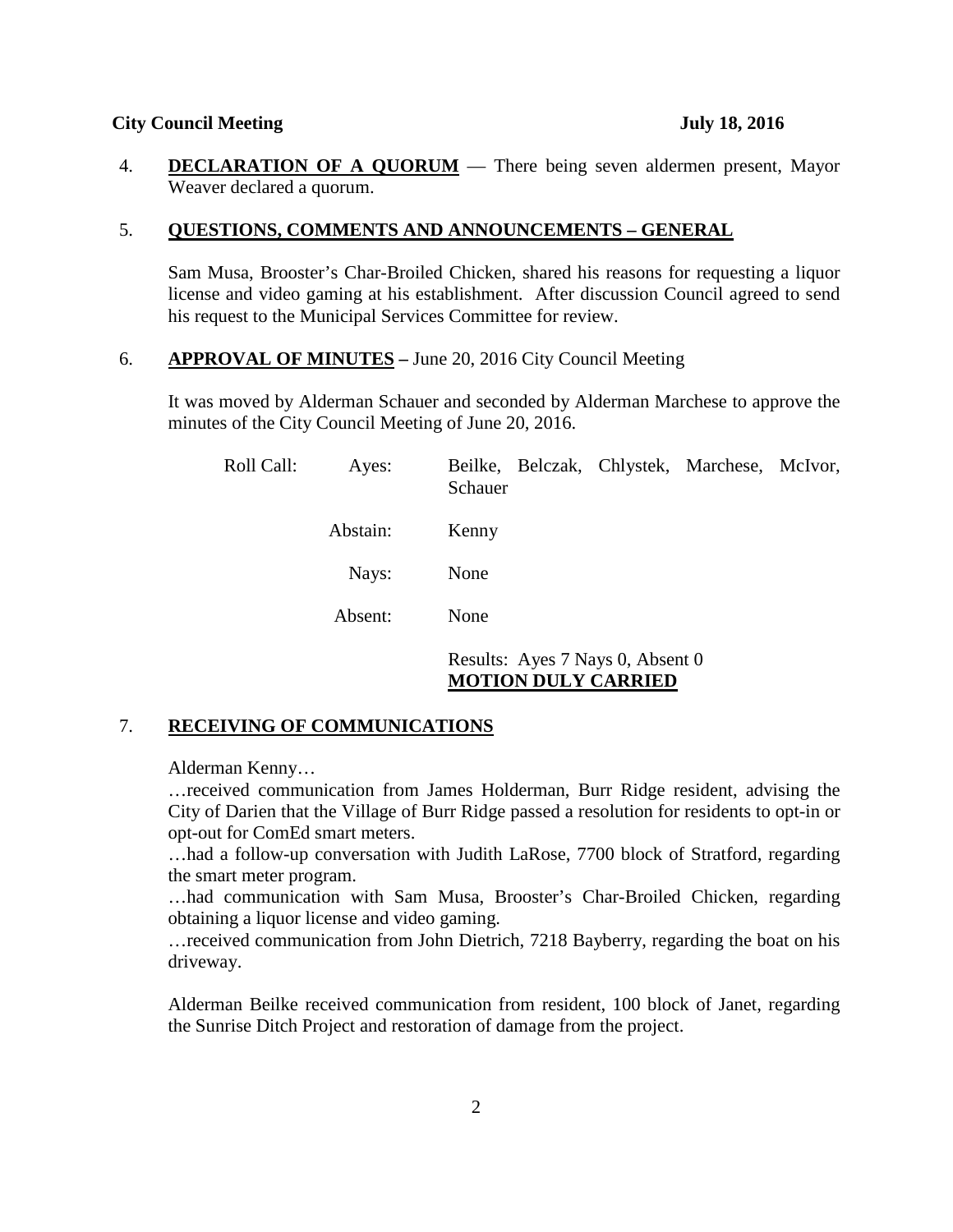Mayor Weaver…

…advised she met with James Holderman during the Meet & Greet preceding the Council Meeting regarding ComEd smart meters.

…received inquiries regarding the protocol being followed in the lowering of the American Flag. Administrator Vana advised the American Flag is lowered after receipt of a Presidential Proclamation.

### 8. **MAYOR'S REPORT**

# **A. CLARKE ENVIRONMENTAL, MS. EMILY GLASBERG – UPDATE OF THE CITY OF DARIEN'S MOSQUITO ABATEMENT PROGRAM**

Emily Glasberg, Entomologist and Account Manager with Clarke Environmental, provided an update on the City of Darien Mosquito Abatement Program, West Nile and Zika viruses. Ms. Glasberg addressed questions from Council and directed residents to call the mosquito hotline number of 1-800-942-2555 or go to [www.clarke.com](http://www.clarke.com/) for additional information.

#### **B. DARIEN CHAMBER OF COMMERCE UPDATE**

Mayor Weaver advised Clare Bongiovanni was unable to attend; Ms. Bongiovanni will provide an update at the August City Council Meeting.

## 9. **CITY CLERK'S REPORT**

On behalf of Ms. Bongiovanni, Clerk Ragona invited all to attend the Grand Re-Opening Ribbon Cutting of Sears Outlet, 7415 South Cass Avenue, on July 26, 2016 at 5:00 P.M.

#### 10. **CITY ADMINISTRATOR'S REPORT**

There was no report.

#### 11. **DEPARTMENT HEAD INFORMATION/QUESTIONS**

#### **A. POLICE DEPARTMENT MONTHLY REPORT – JUNE 2016**

Chief Thomas provided highlights from the June 2016 Police Department Monthly Report, which is available on the City website; he responded to questions from Council.

### **B. MUNICIPAL SERVICES**

Director Gombac advised the developer for Darien Pointe Plaza was successful in obtaining Starbucks as a major tenant; store is scheduled to open in September.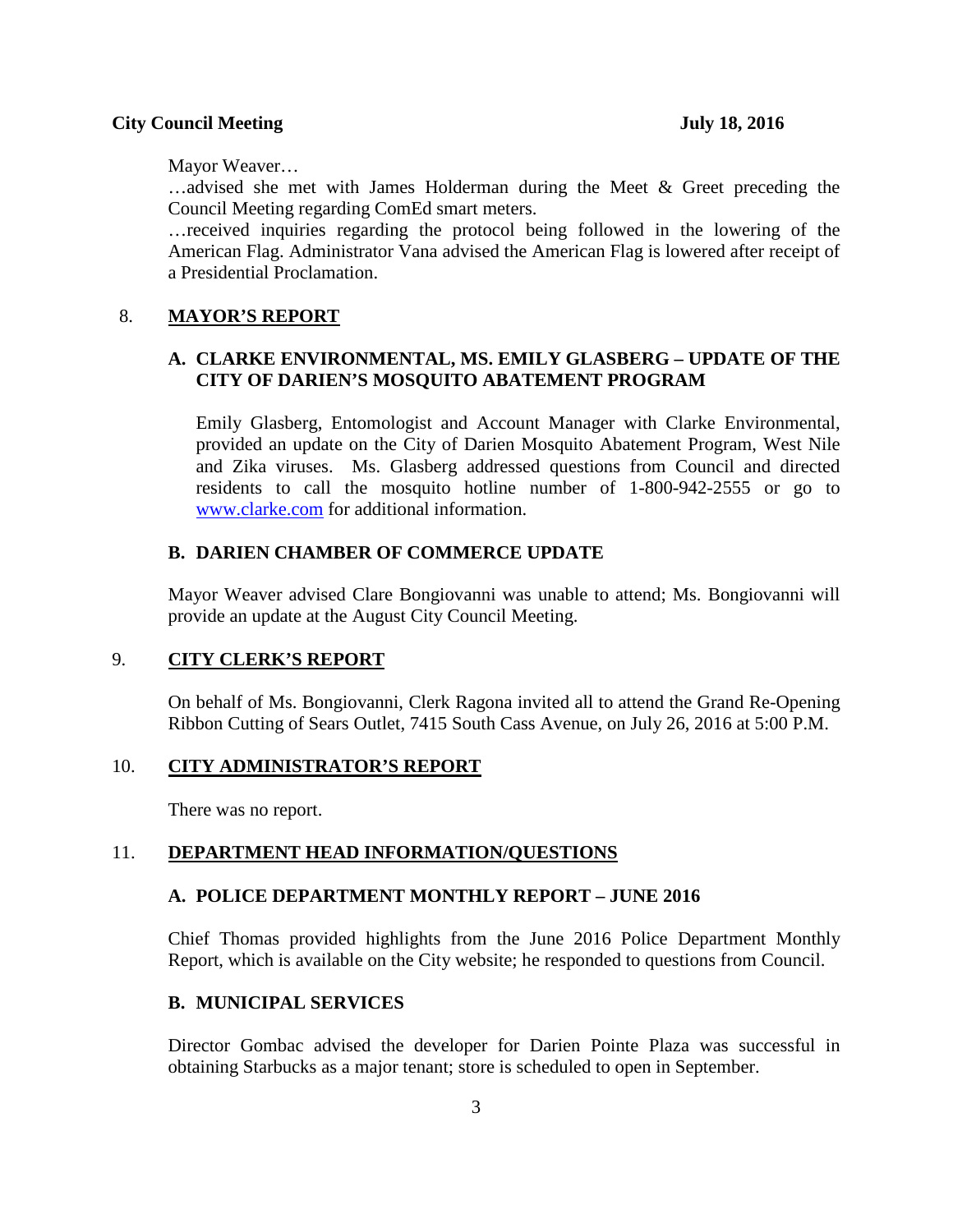#### **City Council Meeting July 18, 2016**

Mayor Weaver inquired about the status of Lady Jane's; Director Gombac advised they are in the process of finalizing their paperwork.

Director Gombac provided an update on the decorative street lights along  $75<sup>th</sup>$  Street & Cass Avenue; he noted that restoration was required.

#### 12. **TREASURER'S REPORT**

#### **A. WARRANT NUMBER 16-17-05**

It was moved by Alderman Belczak and seconded by Alderman Marchese to approve payment of Warrant Number 16-17-05 in the amount of \$816,180.98 from the enumerated funds; and \$252,848.12 from payroll funds for the period ending 06/23/16; for a total to be approved of \$1,069,029.10.

| Roll Call: | Ayes:   | Beilke, Belczak, Chlystek, Kelly, Marchese,<br>McIvor, Schauer  |  |  |
|------------|---------|-----------------------------------------------------------------|--|--|
|            | Nays:   | None                                                            |  |  |
|            | Absent: | None                                                            |  |  |
|            |         | Results: Ayes 7, Nays 0, Absent 0<br><b>MOTION DULY CARRIED</b> |  |  |

#### **B. WARRANT NUMBER 16-17-06**

It was moved by Alderman Kenny and seconded by Alderman Schauer to approve payment of Warrant Number 16-17-06 in the amount of \$974,387.26 from the enumerated funds; and \$261,118.55 from payroll funds for the period ending 07/07/16; for a total to be approved of \$1,235,505.81.

Roll Call: Ayes: Beilke, Belczak, Chlystek, Kenny, Marchese, McIvor, Schauer

Nays: None

Absent: None

Results: Ayes 7, Nays 0, Absent 0 **MOTION DULY CARRIED**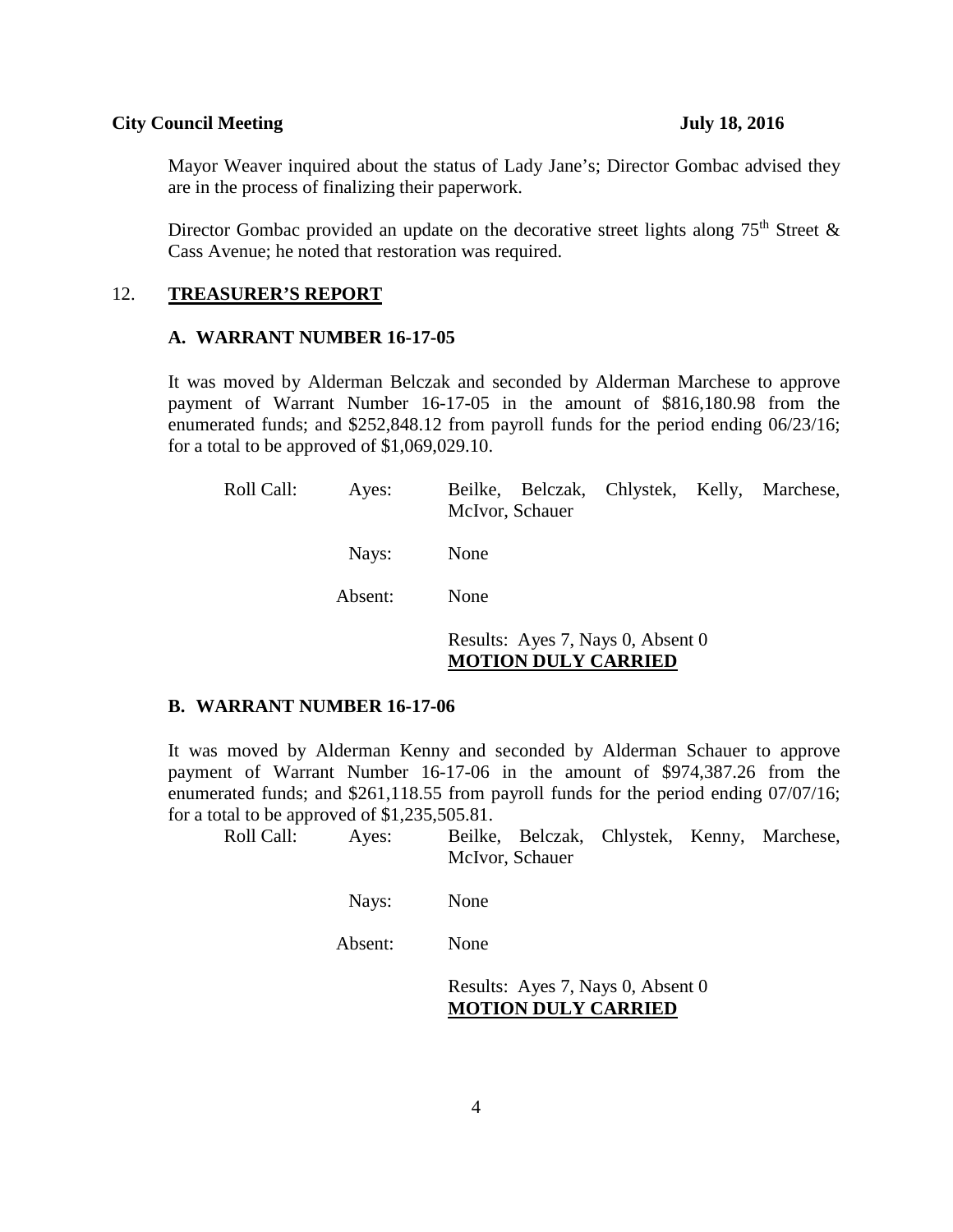## 13. **STANDING COMMITTEE REPORTS**

**Administrative/Finance Committee** – Chairman Schauer advised the next meeting of the Administrative/Finance Committee is scheduled for August 1, 2016 at 6:00 P.M.

**Municipal Services Committee** – Chairman Marchese announced the minutes of the June 20, 2016 meeting were approved and submitted to the Clerk's Office. He advised the next meeting of the Municipal Services Committee is scheduled for August 22, 2016 at 6:30 P.M.

**Police Committee** – Chairman McIvor announced the minutes of the June 20, 2016 meeting were approved and submitted to the Clerk's Office. She advised the next meeting of the Police Committee is scheduled for August 15, 2016 at 6:00 P.M. in the Police Department Training Room.

**Police Pension Board** – Liaison Coren advised the next quarterly meeting of the Police Pension Board is scheduled for July 27, 2016 at 7:00 P.M. in the Police Department Training Room. Liaison Coren encouraged residents to attend; the actuarial report will be presented and discussed.

## 14. **QUESTIONS AND COMMENTS – AGENDA RELATED**

John Dietrich, 7218 Bayberry, commented on the reasons for parking a boat on his driveway. Administrator Vana commented staff is reactive to these issues on a complaint basis; this is a zoning code issue. Director Gombac will meet with Mr. Dietrich to evaluate the situation.

## 15. **OLD BUSINESS**

There was no Old Business.

### 16. **CONSENT AGENDA**

It was moved by Alderman Marchese and seconded by Alderman Beilke to approve by Omnibus Vote the following items on the Consent Agenda:

## **A. CONSIDERATION OF A MOTION TO GRANT A WAIVER OF THE RAFFLE LICENSE BOND REQUIREMENT FOR OUR LADY OF PEACE HOME AND SCHOOL ASSOCIATION**

**B. CONSIDERATION OF A MOTION AUTHORIZING THE PURCHASE OF EVIDENCE DRYING CABINETS AND FUMING TANK FROM VWR SCIENTIFIC USING DEPARTMENT OF JUSTICE (DOJ) AWARD MONEY IN THE AMOUNT OF 19,573.15**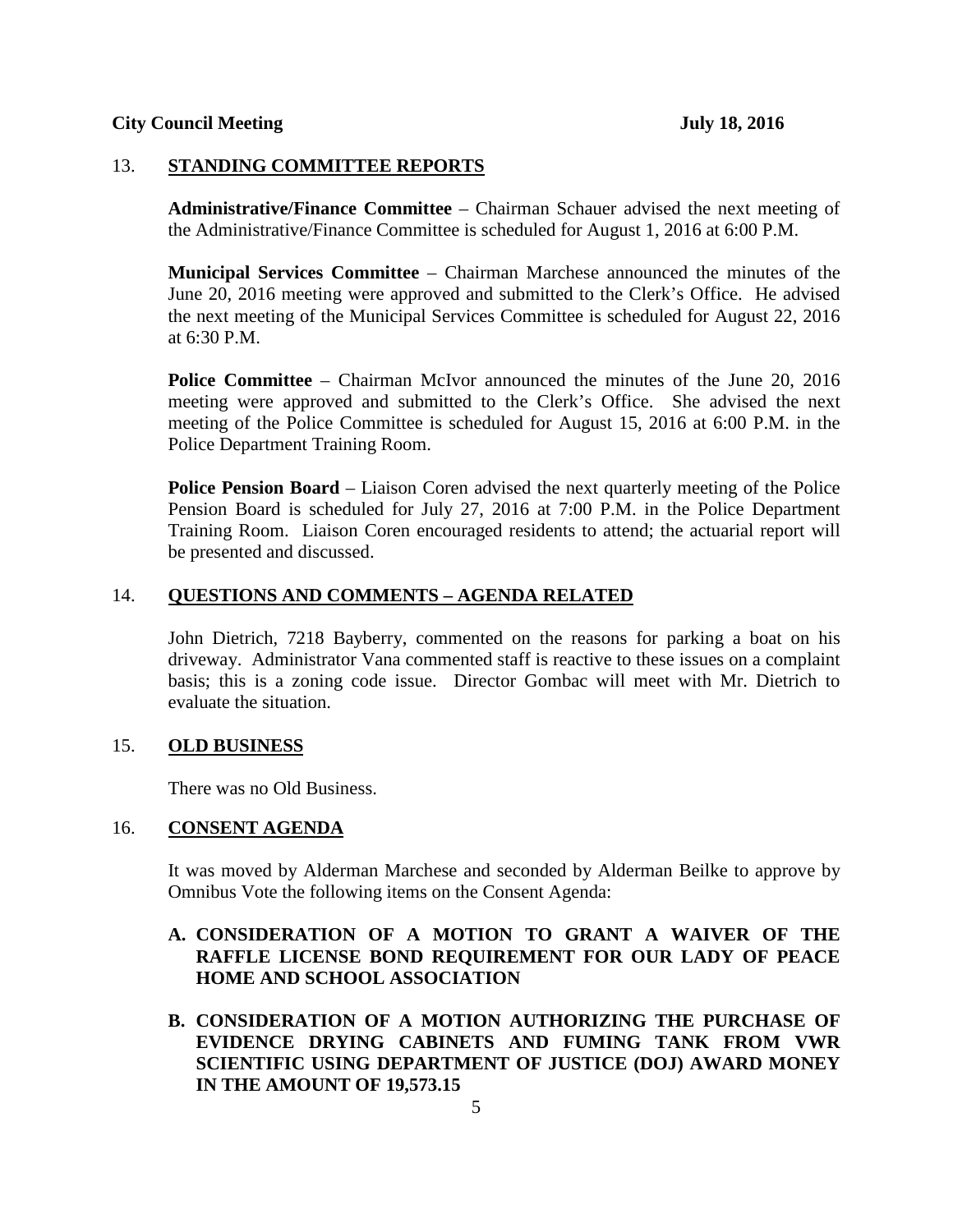- **C. CONSIDERATION OF A MOTION AUTHORIZING THE PURCHASE OF LASERFICHE AVANTE ELECTRONIC DOCUMENT MANAGEMENT SYSTEM FROM TKB ASSOCIATES USING DEPARTMENT OF JUSTICE (DOJ) AWARD MONEY IN THE AMOUNT OF \$8,094**
- **D. CONSIDERATION OF A MOTION TO APPROVE THE PAYMENT OF ANNUAL DUES FOR THE DARIEN POLICE DEPARTMENT PARTICIPATION WITH THE DUPAGE METROPOLITAN ENFORCEMENT GROUP (DUMEG) IN THE AMOUNT OF \$17,680 USING DEPARTMENT OF JUSTICE (DOJ) FUNDS IN THE AMOUNT OF \$17,680**

| <b>E. ORDINANCE NO. 0-23-16</b> | AN ORDINANCE APPROVING A              |
|---------------------------------|---------------------------------------|
|                                 | VARIATION TO THE DARIEN               |
|                                 | <b>ZONING ORDINANCE (PZC 2016-06:</b> |
|                                 | 8731 KENTWOOD COURT)                  |
|                                 |                                       |

- **F. ORDINANCE NO. O-24-16 AN ORDINANCE AMENDING SECTION 3-3-7-11, CLASS K LICENSE AND SECTION 3-3-7-8, CLASS H LICENSE OF THE DARIEN CITY CODE**
- **G. RESOLUTION NO. R-86-16 A RESOLUTION AUTHORIZING THE MAYOR TO ACCEPT A PROPOSAL FROM SUBURBAN LABORATORIES FOR THE 2016/2017 BACTERIOLOGICAL AND CHEMICAL/RADIOLOGICAL/LT2 WATER SAMPLING PROGRAM IN AN AMOUNT NOT TO EXCEED \$6,220.00**
	- Roll Call: Ayes: Beilke, Belczak, Chlystek, Kenny, Marchese, McIvor, Schauer
		- Nays: None

Absent: None

Results: Ayes 7, Nays 0, Absent 0 **MOTION DULY CARRIED**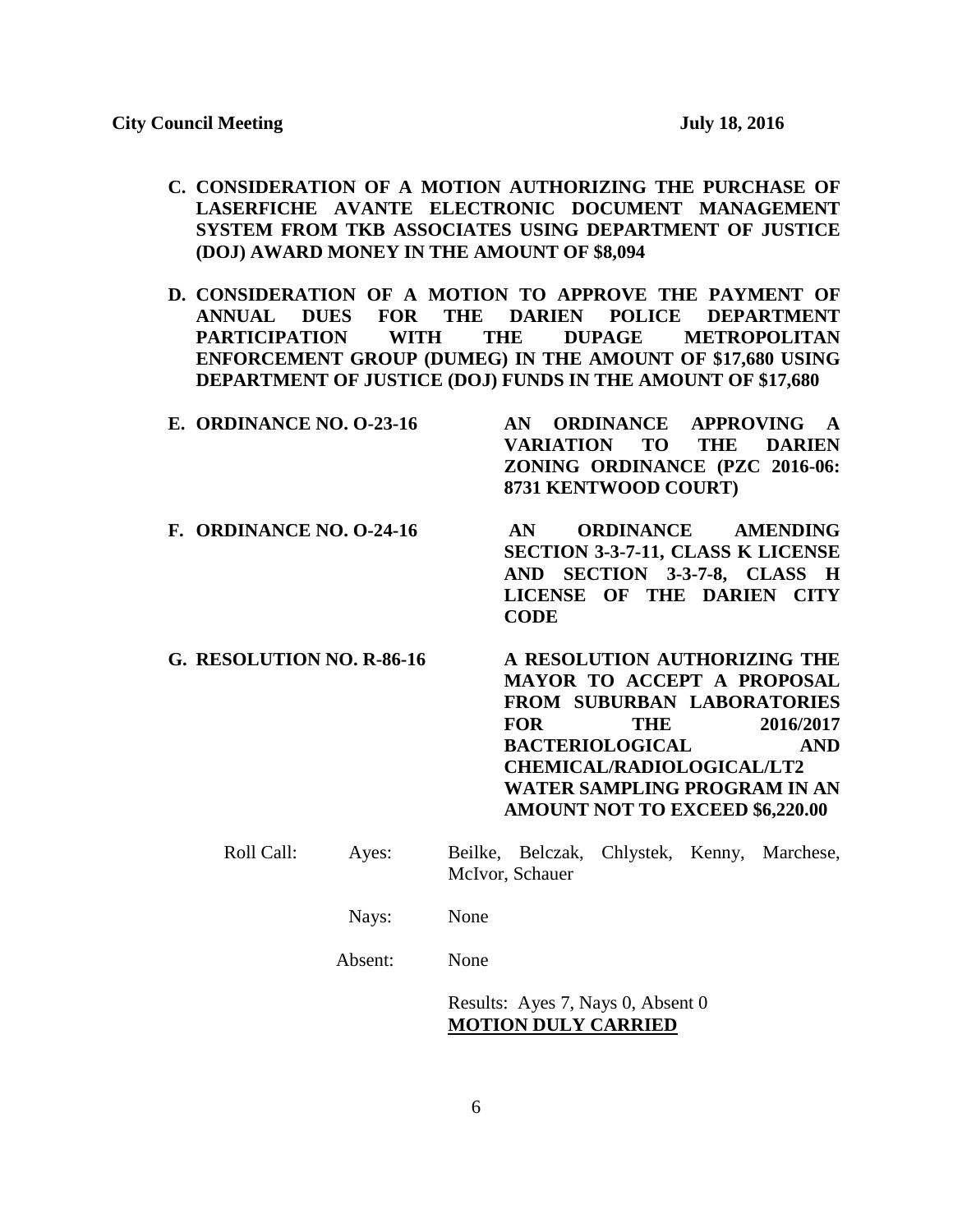### 17. **NEW BUSINESS**

- **A. CONSIDERATION OF A MOTION TO APPROVE:**
	- **SATURDAY, SEPTEMBER 10TH AS THE DATE FOR THE DARIEN CHAMBER OF COMMERCE TO HOLD THE DARIENFEST 2016 CELEBRATION**
	- **ROAD CLOSURES TO ACCOMMODATE WINDY CITY AMUSEMENT CO. INCLUDING CLARENDON HILLS ROAD FROM PLAINFIELD ROAD TO 71ST STREET FROM 10:00 A.M. ON THURSDAY, SEPTEMBER 8TH, 2016, UNTIL 5:00 P.M. ON MONDAY, SEPTEMBER 12, 2016 (WITH MAINTENANCE OF LANE FOR EMERGENCY VEHICLES); TENNESSEE AVENUE AND 72ND STREET TO BENTLEY TO BE CLOSED EXCEPT FOR LOCAL TRAFFIC; NO PARKING ON THE NORTH SIDE OF 71ST STREET FROM CLARENDON HILLS ROAD TO THE WEST END OF DARIEN COMMUNITY PARK; NO PARKING ON BOTH SIDES OF CLARENDON HILLS ROAD FROM 71ST STREET TO 69TH STREET; NO PARKING ON THE EAST SIDE OF BENTLEY AVENUE FROM 71ST STREET TO 72ND STREET; AND PARKING ON ONE SIDE OF ROGER ROAD**
	- **PROVIDING POLICE PROTECTION AND PUBLIC WORKS SERVICES FOR THE DARIENFEST 2016 CONTINGENT ON THE CHAMBER AGREEING TO REIMBURSE THE CITY FOR THOSE EXPENSES**
	- **GRANTING A WAVER OF THE \$50.00 A DAY FEE FOR THE TEMPORARY LIQUOR LICENSE – DARIENFEST 2016**

It was moved by Alderman Belczak and seconded by Alderman Schauer to approve the motion as presented.

| Roll Call: | Ayes:   | Beilke, Belczak, Chlystek, Kenny, Marchese,<br>McIvor, Schauer  |
|------------|---------|-----------------------------------------------------------------|
|            | Nays:   | None                                                            |
|            | Absent: | None                                                            |
|            |         | Results: Ayes 7, Nays 0, Absent 0<br><b>MOTION DULY CARRIED</b> |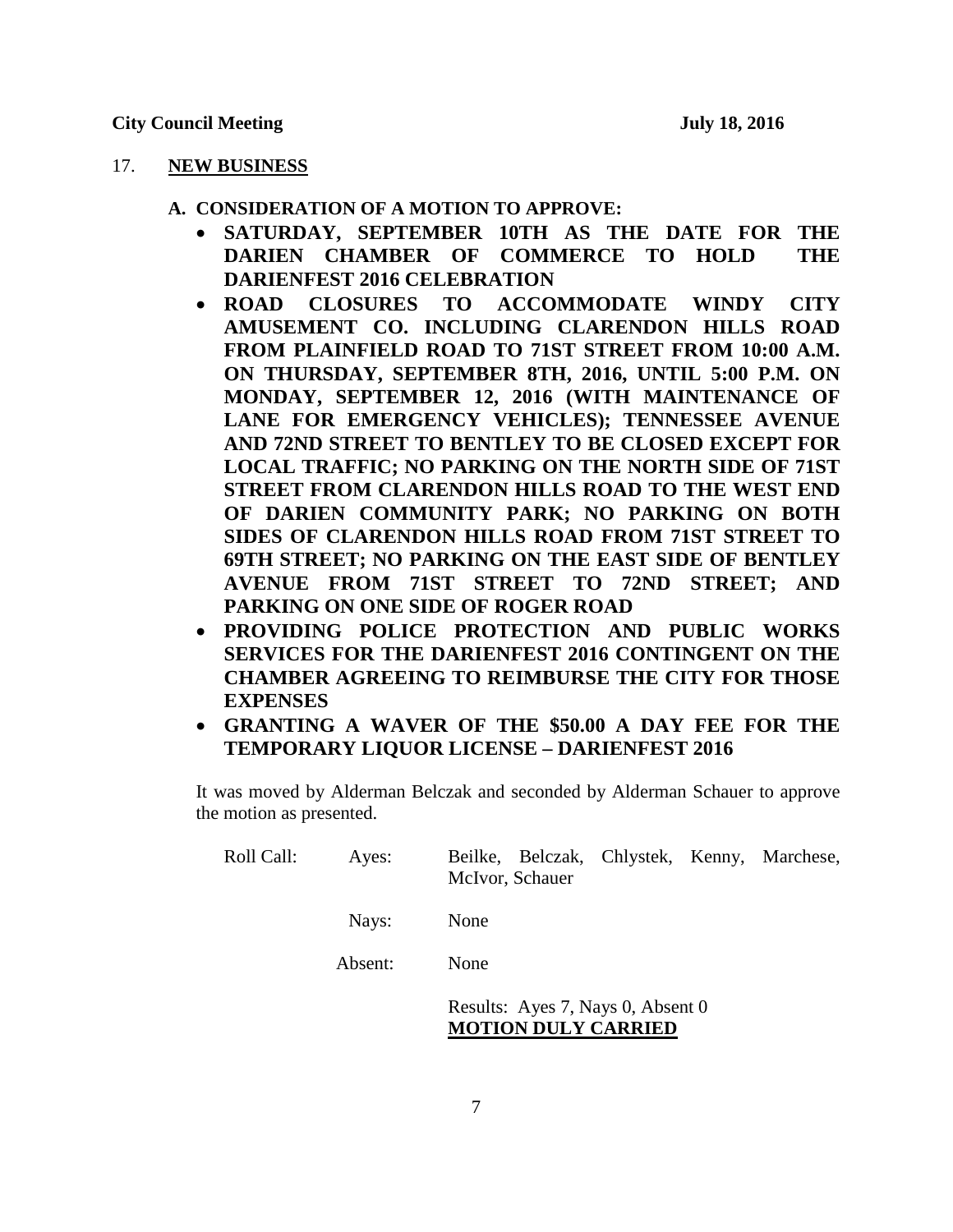## **B. CONSIDERATION OF A MOTION TO APPROVE A RESOLUTION AUTHORIZING A PRIVATE PROPERTY – DEVELOPMENT STORM WATER MANAGEMENT ASSISTANCE PROJECT FOR 3012 HILLSIDE LANE AND 2989 HARVEST PLACE WITH J&R LANDSCAPING AND TREE SERVICES IN AN AMOUNT NOT TO EXCEED \$10,300**

It was moved by Alderman Belczak and seconded by Alderman Beilke to approve the motion as presented.

Alderman McIvor advised that she consistently opposes private property improvements that are mostly funded by the City. Alderman Kenny agreed with Alderman McIvor.

| <b>RESOLUTION NO. R-87-16</b> | A RESOLUTION AUTHORIZING A                    |
|-------------------------------|-----------------------------------------------|
|                               | <b>PROPERTY</b><br><b>PRIVATE</b>             |
|                               | DEVELOPMENT STORM WATER                       |
|                               | <b>MANAGEMENT</b><br><b>ASSISTANCE</b>        |
|                               | PROJECT FOR 3012 HILLSIDE LANE                |
|                               | AND 2989 HARVEST PLACE WITH                   |
|                               | <b>J&amp;R LANDSCAPING AND</b><br><b>TREE</b> |
|                               | <b>SERVICES IN AN AMOUNT NOT TO</b>           |
|                               | <b>EXCEED \$10,300</b>                        |
|                               |                                               |

Roll Call: Ayes: Beilke, Belczak, Chlystek, Marchese, Schauer

Nays: Kenny, McIvor

Absent: None

Results: Ayes 5, Nays 2, Absent 0 **MOTION DULY CARRIED**

# **C. CONSIDERATION OF A MOTION TO APPROVE A RESOLUTION AUTHORIZING THE EXECUTION OF A LETTER OF INTENT TO PARTICIPATE IN THE DUPAGE JUDICIAL INFORMATION SYSTEM (DuJIS)**

It was moved by Alderman McIvor and seconded by Alderman Belczak to approve the motion as presented.

Chief Thomas clarified that the \$6,000 discrepancy was for an amount previously paid and therefore was not included in the summary.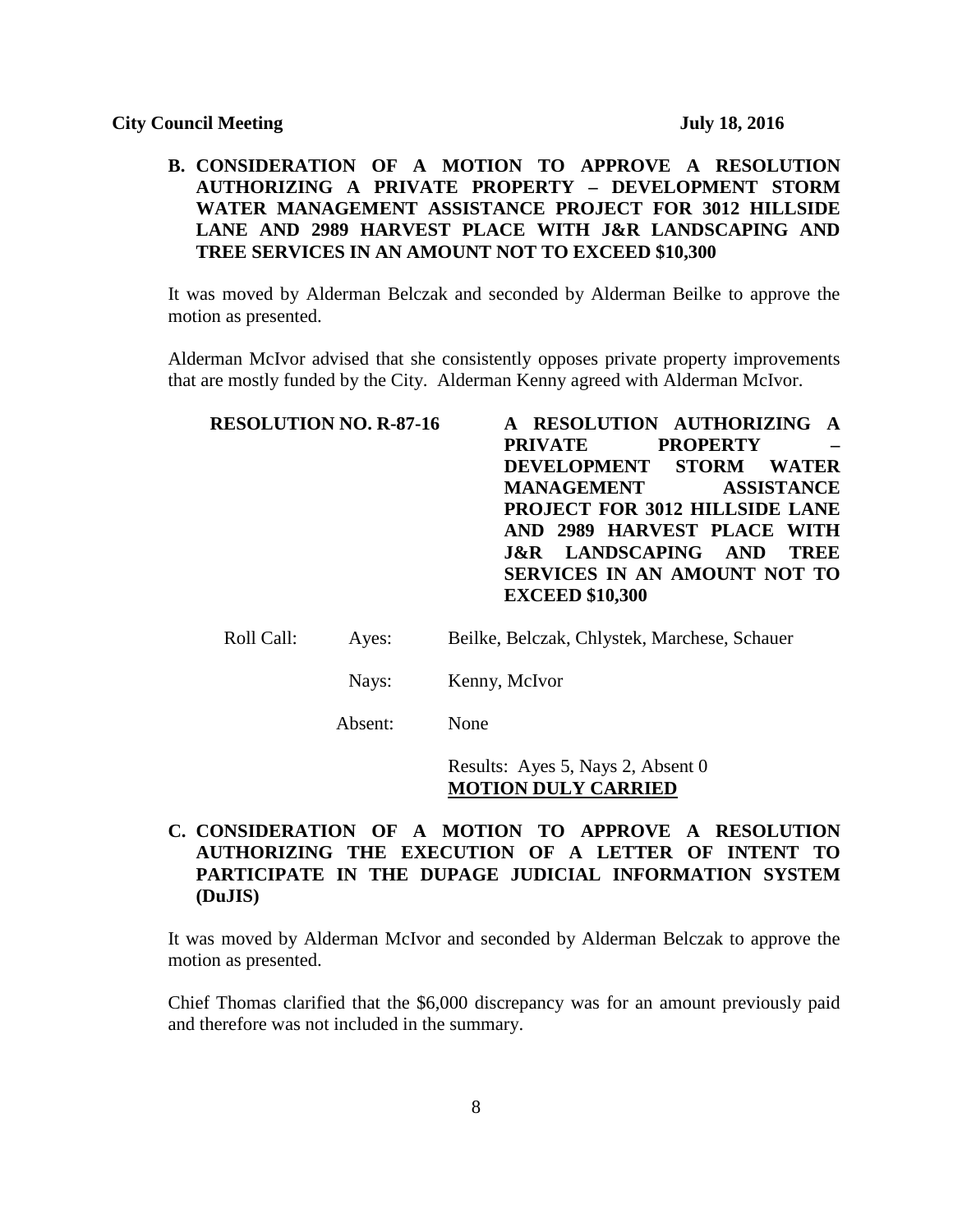# **RESOLUTION NO. R-88-16 A RESOLUTION AUTHORIZING THE EXECUTION OF A LETTER OF INTENT TO PARTICIPATE IN THE DUPAGE JUDICIAL INFORMATION SYSTEM (DuJIS)**

Roll Call: Ayes: Beilke, Belczak, Chlystek, Kenny, Marchese, McIvor, Schauer

Nays: None

Absent: None

Results: Ayes 7, Nays 0, Absent 0 **MOTION DULY CARRIED**

## 18. **QUESTIONS, COMMENTS AND ANNOUNCEMENTS – GENERAL**

Alderman Marchese reported that the Darien Lions Club needs to expand their storage capacity. He asked for direction in considering the use of City owned property known as Plant 4, located at the northwest corner of Plainfield & Manning. Mayor Weaver advised the City would need to assess the situation. Director Gombac commented that a structural engineering study would need to be done. Administrator Vana advised that zoning needs to be investigated.

Alderman Beilke inquired about the status of the Citizen Survey. Administrator Vana advised there were no changes from Council.

#### 19. **ADJOURNMENT**

There being no further business to come before the City Council, it was moved by Alderman McIvor and seconded by Alderman Beilke to adjourn the City Council meeting.